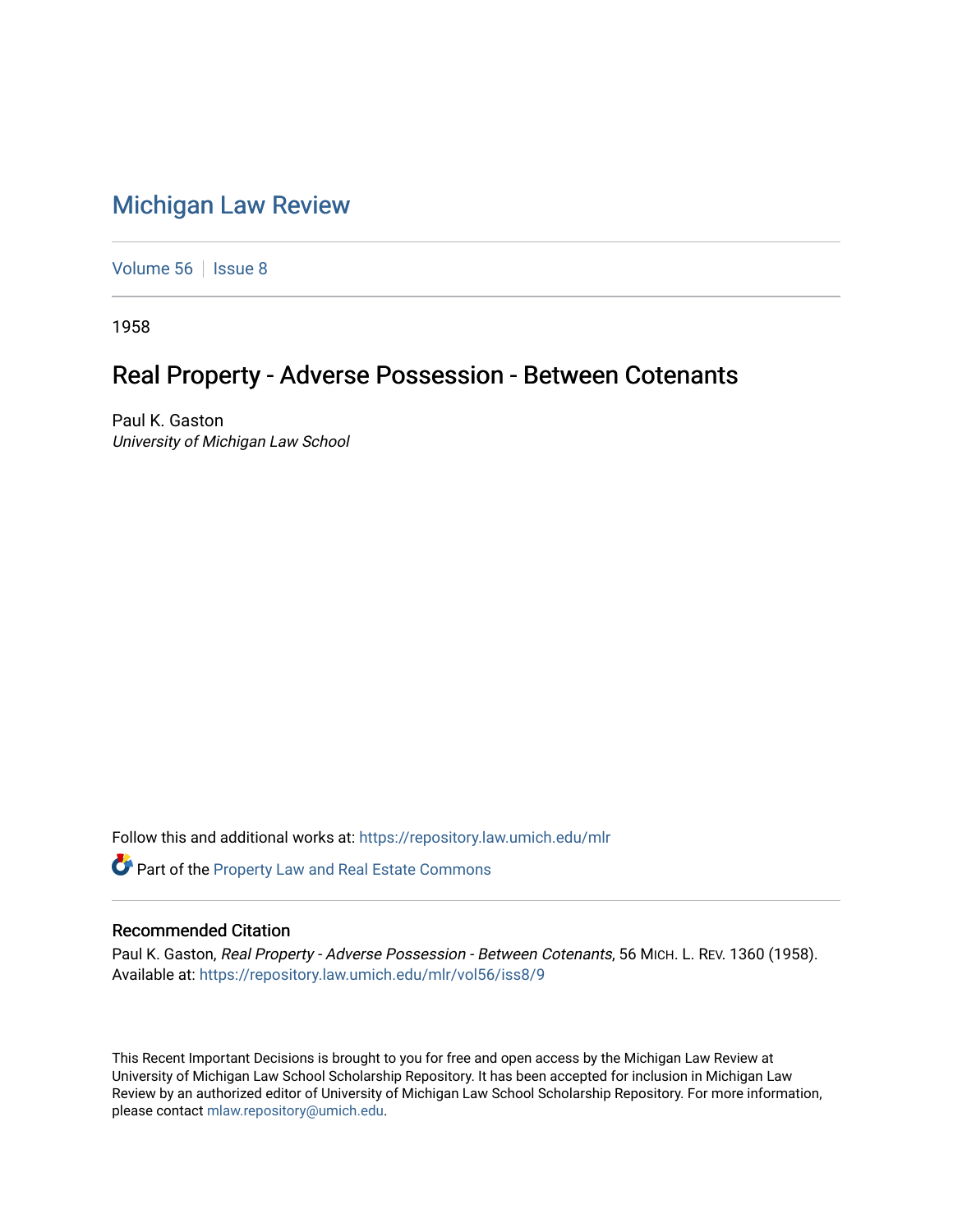REAL PROPERTY-ADVERSE POSSESSION-BETWEEN COTENANTS-C. V. James and his wife and children owned certain property as tenants in common. In 1931 defendant Fallon recovered a judgment against **C. V.** James, and the land was sold by a sheriff under execution. Fallon became the purchaser at the sheriff's sale and was issued a sheriff's deed purporting to convey the entire interest in the property. Thereafter he was "in the actual, visible, distant, hostile, exclusive, continuous and uninterrupted possession" of the land and paid all taxes thereon. Plaintiffs, the wife and children of James, brought this action to determine the ownership of the property. Fallon claimed title by adverse possession under an eighteenyear statute of limitations. The lower court held that the plaintiffs, as tenants in common, were the owners of a  $\frac{1}{4}$  interest in the land and that defendant had claim only to the *¾* interest formerly owned by the judgment debtor. On appeal, *held,* affirmed. The sheriff's deed passed to defendant only such interest as was owned by the judgment debtor, making him a tenant in common with plaintiffs. The statute of limitations does not begin to run against cotenants until an "ouster" of the cotenants has been established, and under the facts presented Fallon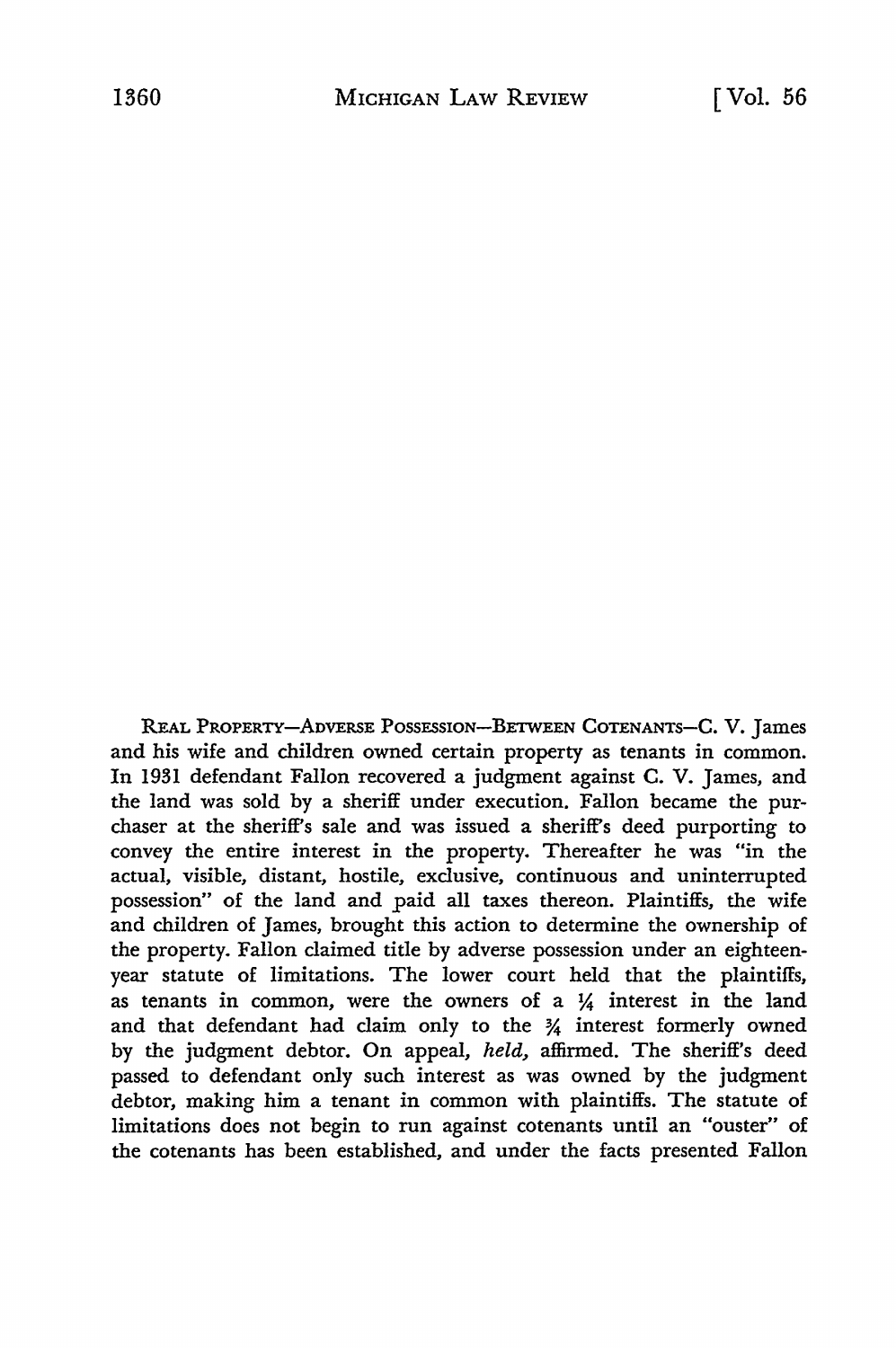did nothing amounting to an "ouster." *Fallon v. Davidson,* (Colo. 1958) 320 P. (2d) 976.

Since each cotenant is entitled to possession of commonly owned property, as a general rule possession by one is, in law, possession by all.<sup>1</sup> As between cotenants, though the usual elements of adverse possession are present, this will ordinarily preclude the acquisition of title by adverse possession unless and until there has been an "ouster" of the other cotenants.2 It is everywhere admitted that an actual "turning out by the heels" is not a necessary element of "ouster," but beyond this negative approach the courts have not framed an exact definition of the word. In cases involving title disputes between original cotenants, the courts require the cotenant in possession to give the cotenants out of possession notice of his intent to claim adversely.3 In cases where a third-party grantee in a deed from one of the original cotenants is in possession, courts generally make a distinction· on the basis of the wording of the deed under which he claims. Where the deed purports to convey only the cotenant grantor's interest, actual notice of the adverse claim must be given.4 When the deed purports to convey the entire interest in the land,<sup>5</sup> however, the courts are predisposed to hold that the statute of limitations has run.6 Some courts completely do away with the notice requirement,7 while others retain it but infer such notice either from

l See 4 TIFFANY, REAL PROPERTY, 3d ed., §1185 (1939); 3 AMERICAN LAW OF PROPERTY §15.7 (1952).

<sup>2</sup>Commodores Point Terminal Co. v. Hudnall, (S.D. Fla. 1925) 3 F. (2d) 841\_ at 844: *"As* I understand the law, this rule applies in all cases except where the possession of the cotenant is such as to amount to an ouster." See 21 Miss. L. J. 147 (1949).

3 Most courts require actual notice to be given. See 10 TEX. L. REv. 336 (1932). Some courts have allowed a jury to infer notice from the sole and uninterrupted possession of the property continued for many years without interference or claim by the cotenants out of possession. Singer v. Naron, 99 Ark. 446, 138 S.W. 958 (1911). The notice requirement also prevails in cases where one of the original cotenants is claiming under a deed purporting to convey the entire interest in the property but which in fact does not convey the interests of cotenants out of possession. Rose v. Roso, 119 Colo. 473, 204 P. (2d) 1075 (1949). One case held, however, that the recording of such deed gave constructive notice of the adverse claim and thereby started the statute of limitations running. Ames v. Howes, 13 Idaho 756, 93 P. 35 (1907).

4 Holley v. Hawley, 39 Vt. 525 (1867); Keeler v. McNeir, 184 Okla. 244, 86 P. (2d) 1004 (1939).

5 Most courts have not distinguished between a quit claim deed and a warranty deed where both purport to convey the entire interest in the property. Lucas v. Crofoot, 95 Conn. 619, 112 A. 165 (1921); Thurmond v. Espalin, 50 **N.M.** 109, 171 P. (2d) 325 (1946). A few have felt, however, that the very nature of a quit claim deed precludes it from purporting to convey more than the grantor had. Cook v. Rochford, (Fla. 1952) 60 S.  $(2d)$  531; 32 A.L.R.  $(2d)$  1210  $(1953)$ .

6 See 32 A.L.R. (2d) 1214 (1953).

<sup>7</sup>Some courts have indicated that exclusive possession by a third party grantee claiming under a deed from an original cotenant amounts to "ouster" per se. Commodores Point Terminal Co. v. Hudnall, note 2 supra; Whittington v. Cameron, 385 m. 99, 52 N.E. (2d) 134 (1943); Smith v. Lemp, 31 Del. Ch. 1, 63 A. (2d) 169 (1949). See 150 A.L.R. 551 (1944). Other courts have treated such a grantee as a stranger rather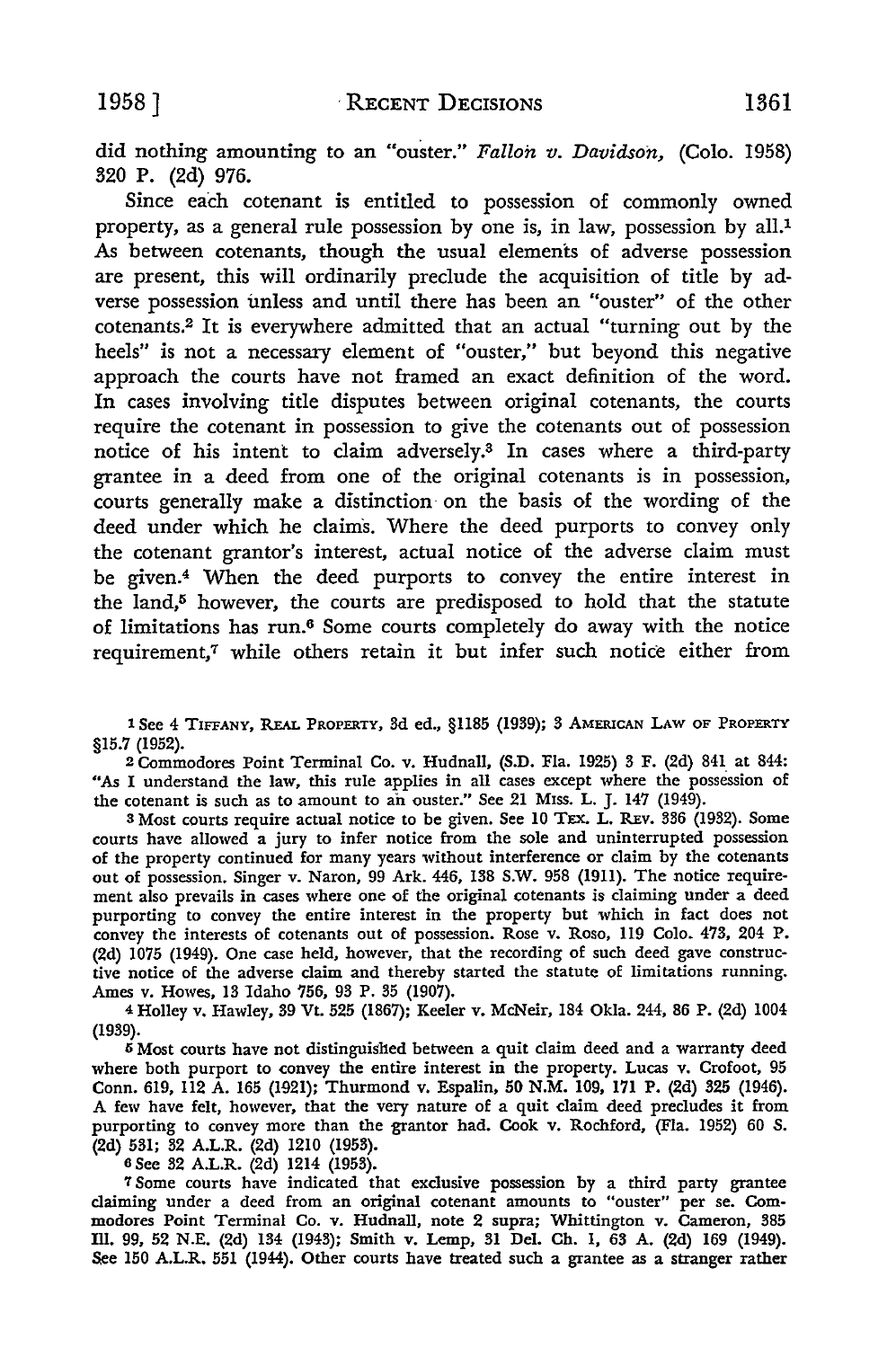mere possession by- the new grantee8 or from the recording of the deed under which the grantee claims.9 This change in judicial attitude has no doubt resulted from concern for the third-party cotenant who has occupied the land under a mistaken belief of sole ownership. A diligent search of the grantor's title, however, would result in a discovery of the cotenancy; and by giving such a grantee cotenant special treatment, the courts are putting a premium on lack of good faith effort. Since the innocent cotenants out of possession should have a right to assume that the cotenant in possession is claiming only his interest in the cotenancy, the language of the deed under which the possessor claims should have no bearing on whether or not the statute of limitations has started to run. It would seem, therefore, that as between all cotenants notice of the adverse claim should be one of the necessary elements of adverse possession. Rather than require such notice in all situations, however, the court in the principal case preferred to draw a distinction between a case in which a grantee claims under a sheriff's deed and one in which a grantee claims under a deed voluntarily executed by a grantor cotenant. It was indicated that whereas the voluntary execution of a deed by a cotenant grantor purporting to convey the entire interest in property might well be held an "ouster," the requirement of notice prevails in cases where the grantee claims under a sheriff's deed. Thus, the creditor's rights in the conveyed land would depend on whether the debtor conveyed it voluntarily in payment of the debt, or whether he forced the creditor to obtain it at execution sale. The majority of courts have not made this distinction, but hold that a foreclosure proceeding, judgment, and deed purporting to convey the entire property, followed by actual- and exclusive possession by the purchaser starts the statute of limitations running.10 Since it is the grantee cotenant who is claiming title adversely, his acts, rather than those of the original cotenant in determin-

than a cotenant and have thus eliminated the "ouster" requirement entirely. Joyce v. Dyer, 189 Mass. 64, 75 N.E. 81 (1905); Elsheimer v. Parker Bank and Trust Co., 237 Ala. 24, 185 S. 385 (1938).

s Gardner v. Hinton, 86 Miss. 604, 38 S. 779 (1905); Witherspoon v. Brummett, 50 N.M. 303, 176 P. (2d) 187 (1946). *Contra,* Fordson Coal Co. v. Vanover, 291 Ky. 447, 164 S.W. (2d) 966 (1942).

9 May v. Chesapeake &: Ohio Ry. Co., 184 Ky. 493, 212 S.W. 131 (1919); Farmers State Bank v. Lanning, 162 Kan. 95, 174 P. (2d) 69 (1946); Parr v. Ratisseau, (Tex. Civ. App. 1951) 236 S.W. (2d) 503. *Contra,* West v. Evans, 29 Cal. (2d) 414, 175 P. (2d) 219 (1946).

10 Hopson v. Fowlkes, 92 Tenn. 697 (1893); Cox v. Tompkinson, 39 Wash. 70, 80 P. 1005 (1905); Bradshaw v. Holmes, (Tex. Civ. App. 1951) 246 S.W. (2d) 296. *Contra,*  Curtis v. Barber, 131 Iowa 400, 108 **N.W.** 755 (1906). See John L. Roper Lumber Co. v. Richmond Cedar Works, 165 **N.C.** 83, 80 S.E. 982 (1914), where it was held that a grantee claiming under a cotenant's deed purporting to convey the entire interest in land could acquire full title only after twenty years of adverse possession, while allowing a grantee claiming under a sheriff's deed describing the property in the same manner to acquire such title after only seven years of adverse possession.